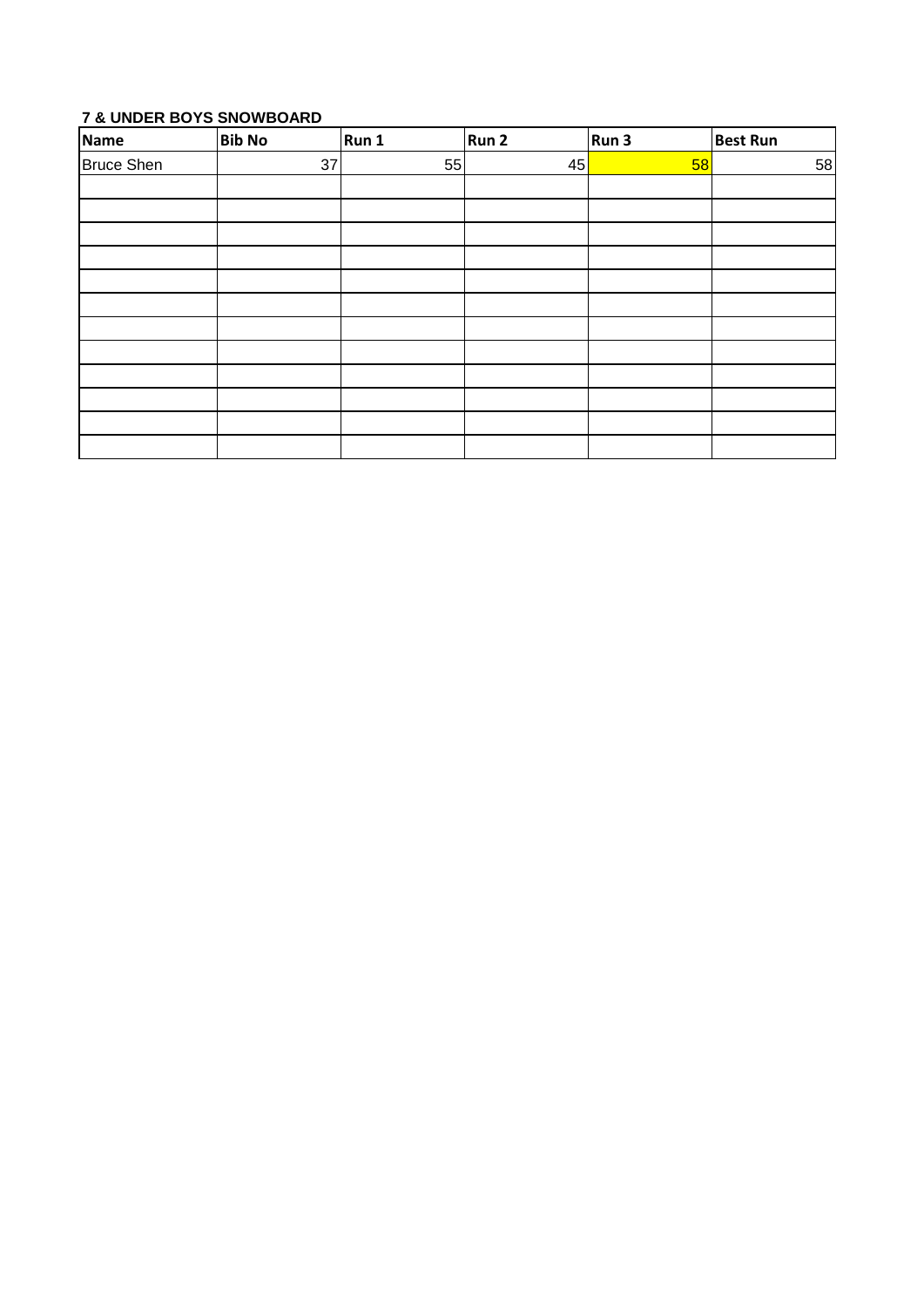## **8 - 10 BOYS SNOWBOARD**

| <b>Name</b>            | <b>Bib No</b> | Run 1 | Run 2 | Run 3 | <b>Best Run</b> |
|------------------------|---------------|-------|-------|-------|-----------------|
| Nathan Wratten         | 15            | 60    | 84    | 82    | 84              |
| Andy Shen              | 27            | 69    | 60    | 67    | 69              |
| <b>Charles Aguilar</b> | 14            | 64    | 68    | 72    | 72              |
| Anson Ji               | 49            | 78    | 81    | 75    | 81              |
|                        |               |       |       |       |                 |
|                        |               |       |       |       |                 |
|                        |               |       |       |       |                 |
|                        |               |       |       |       |                 |
|                        |               |       |       |       |                 |
|                        |               |       |       |       |                 |
|                        |               |       |       |       |                 |
|                        |               |       |       |       |                 |
|                        |               |       |       |       |                 |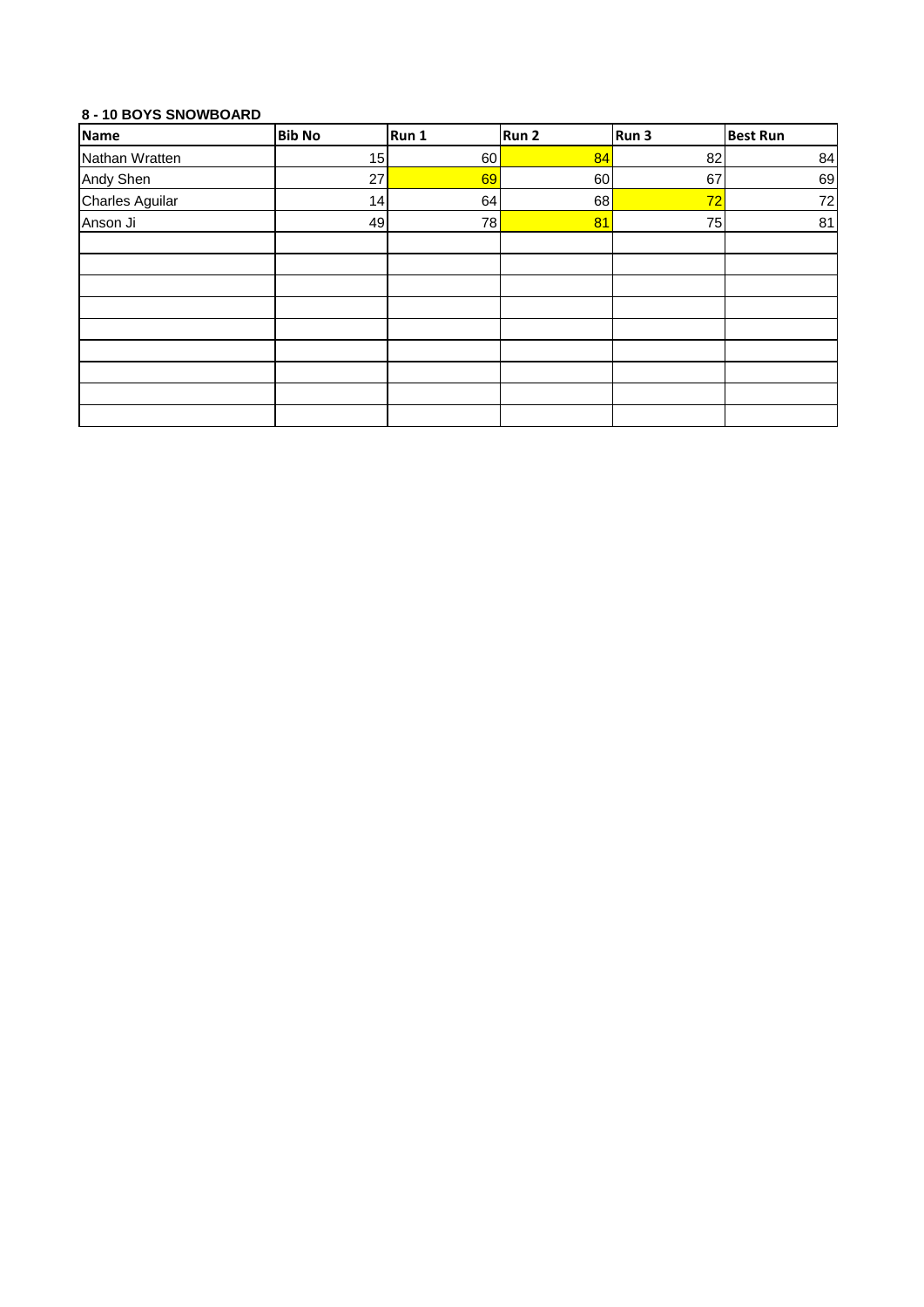# **8 - 10 GIRLS SNOWBOARD**

| Name              | <b>Bib No</b> | Run 1 | Run 2 | Run 3 | <b>Best Run</b> |
|-------------------|---------------|-------|-------|-------|-----------------|
| <b>Isla Brown</b> | 25            | 66    | 58    | 64    | 66              |
| Millie Thimmer    | 19            | 64    | 65    | 58    | 65              |
|                   |               |       |       |       |                 |
|                   |               |       |       |       |                 |
|                   |               |       |       |       |                 |
|                   |               |       |       |       |                 |
|                   |               |       |       |       |                 |
|                   |               |       |       |       |                 |
|                   |               |       |       |       |                 |
|                   |               |       |       |       |                 |
|                   |               |       |       |       |                 |
|                   |               |       |       |       |                 |
|                   |               |       |       |       |                 |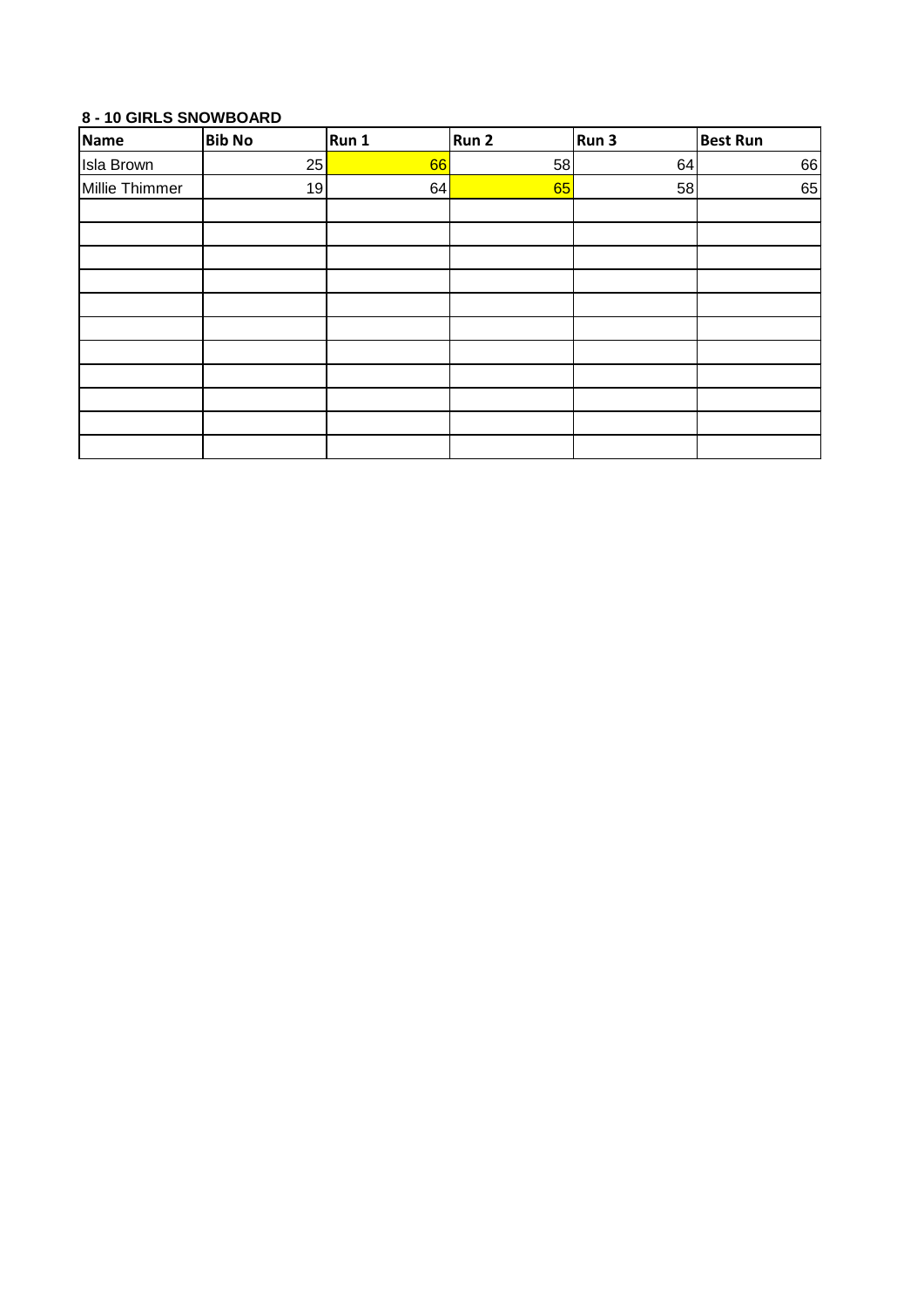# **11 - 13 BOYS SNOWBOARD**

| <b>Name</b>  | <b>Bib No</b> | Run 1   | Run 2 | Run 3 | <b>Best Run</b> |
|--------------|---------------|---------|-------|-------|-----------------|
| Sam Currin   | 52            | 35      | 40    | 30    | 40              |
| Toby Simpson | 30            | $77 \,$ | 87    | 0     | 87              |
| Kyran Hannah | 45            | 88      | 69    | 84    | 88              |
|              |               |         |       |       |                 |
|              |               |         |       |       |                 |
|              |               |         |       |       |                 |
|              |               |         |       |       |                 |
|              |               |         |       |       |                 |
|              |               |         |       |       |                 |
|              |               |         |       |       |                 |
|              |               |         |       |       |                 |
|              |               |         |       |       |                 |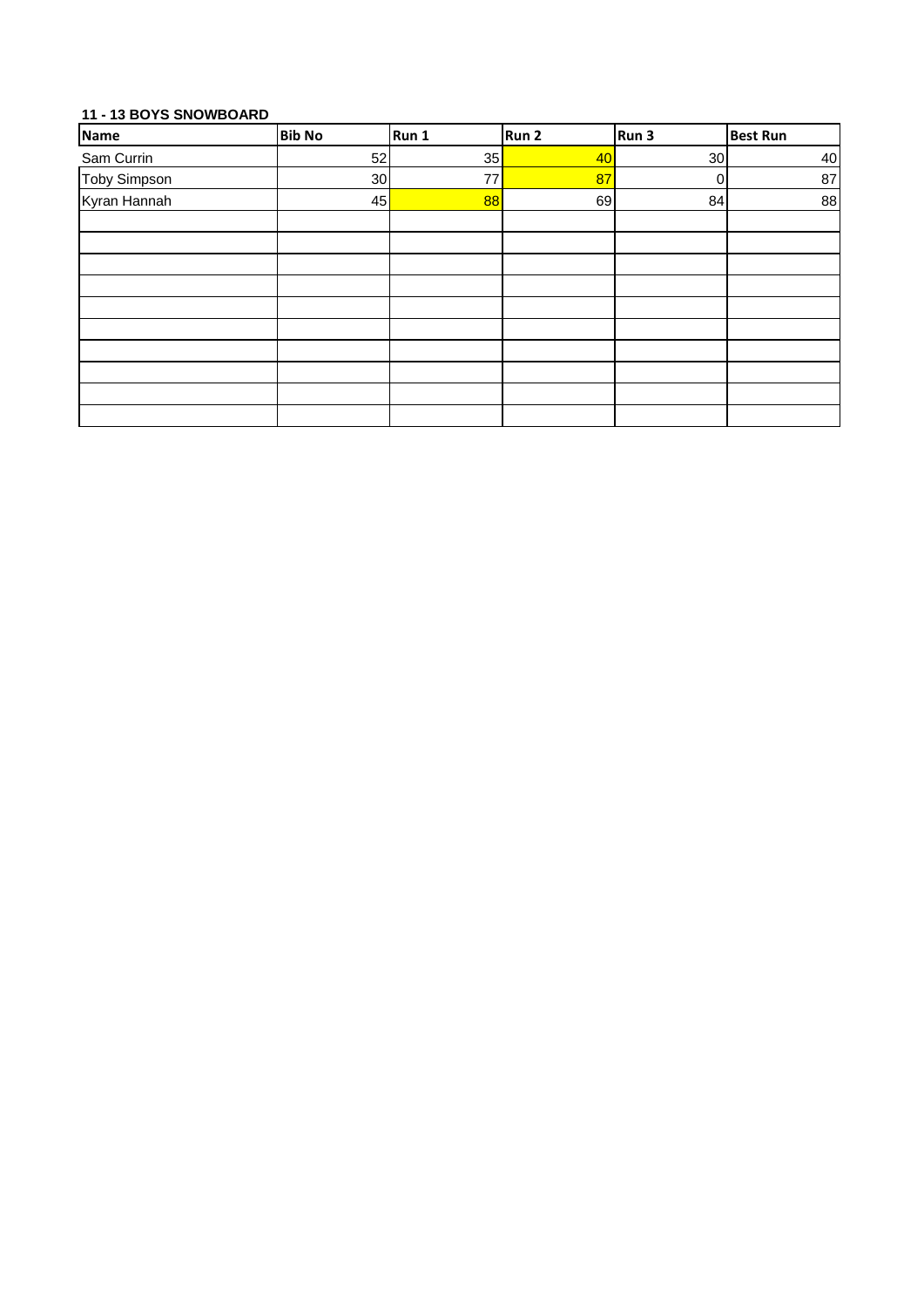# **14 - 17 BOYS SNOWBOARD**

| <b>Name</b>         | <b>Bib No</b> | Run 1 | Run <sub>2</sub> | Run 3 | <b>Best Run</b> |
|---------------------|---------------|-------|------------------|-------|-----------------|
| Louis Stephenson    | 11            | 58    | 59               | 50    | 59              |
| Min Choi            | 16            | 84    | 70               | 50    | 84              |
| Sam Finnemore       | 33            | 92    | 79               | 89    | 92              |
| <b>Robert Milne</b> | 99            | 82    | 80               | 30    | 82              |
| Will Vernon         | 20            | 80    | 87               | 66    | 87              |
| Noah Wotton         | 12            | 86    | 94               | 69    | 94              |
|                     |               |       |                  |       |                 |
|                     |               |       |                  |       |                 |
|                     |               |       |                  |       |                 |
|                     |               |       |                  |       |                 |
|                     |               |       |                  |       |                 |
|                     |               |       |                  |       |                 |
|                     |               |       |                  |       |                 |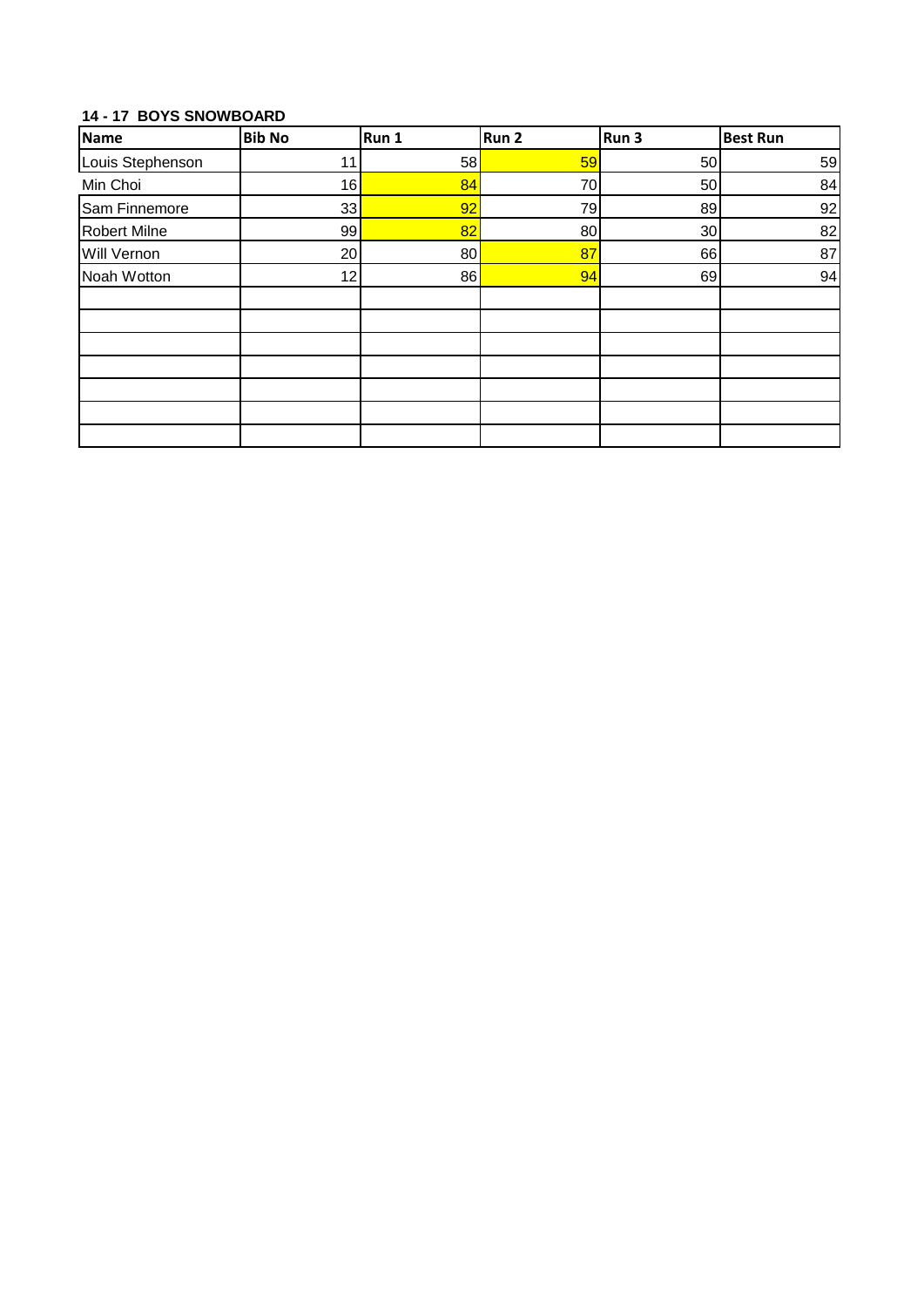# **14 - 17 GIRLS SNOWBOARD**

| Name            | <b>Bib No</b> | Run 1 | Run 2 | Run 3 | <b>Best Run</b> |
|-----------------|---------------|-------|-------|-------|-----------------|
| Aleisha Bain    | 10            | 40    | 87    | 74    | 87              |
| Liv Redman      | 47            | 83    | 62    | 65    | 83              |
| Juliette Perera | 34            | 86    | 90    | 60    | $90\,$          |
|                 |               |       |       |       |                 |
|                 |               |       |       |       |                 |
|                 |               |       |       |       |                 |
|                 |               |       |       |       |                 |
|                 |               |       |       |       |                 |
|                 |               |       |       |       |                 |
|                 |               |       |       |       |                 |
|                 |               |       |       |       |                 |
|                 |               |       |       |       |                 |
|                 |               |       |       |       |                 |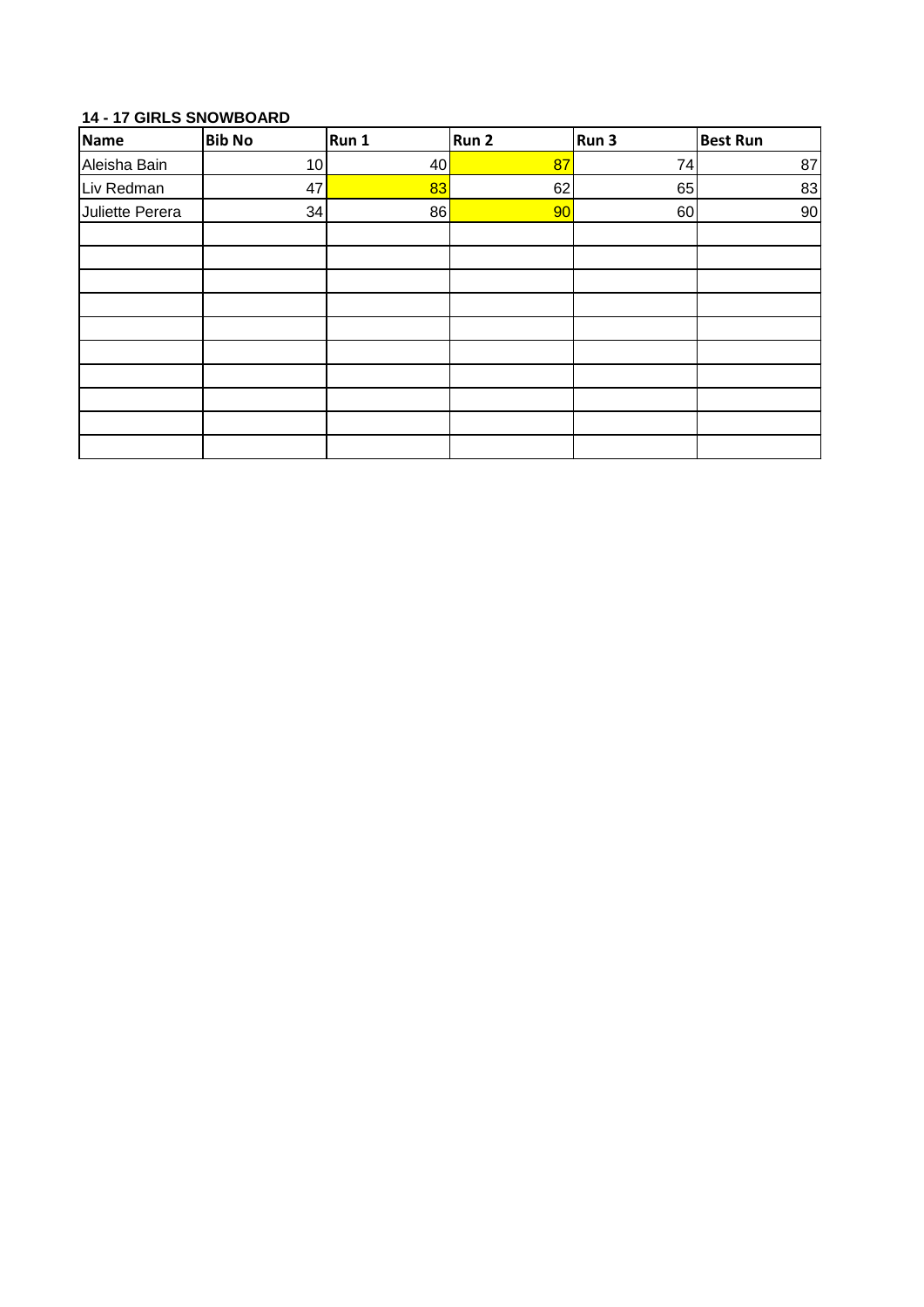# **MENS OPEN SNOWBOARD**

| Name                  | <b>Bib No</b> | Run 1 | Run <sub>2</sub> | Run 3 | <b>Best Run</b> |
|-----------------------|---------------|-------|------------------|-------|-----------------|
| <b>Harley Knox</b>    | 22            | 56    | 87               | 50    | 87              |
| <b>Matt Steele</b>    | 31            | 50    | 82               | 70    | 82              |
| <b>Bailey Smith</b>   | 46            | 80    | 89               | 65    | 89              |
| Jarrod Rolland        | 24            | 76    | 77               | 65    | 77              |
| Sam Finnemore         | 33            | 0     | 69               | 65    | 69              |
| <b>Robert Milne</b>   | 99            | 81    | 87               | 87    | 87              |
| <b>Casey Sturrock</b> | 84            | 79    | 0                | 60    | 79              |
| Noah Wotton           | 12            | 75    | 75               | 65    | 75              |
| <b>Taine Rolland</b>  | 48            | 69    | 77               | 60    | 77              |
| <b>Boston Heath</b>   | 32            | 88    | 25               | 65    | 88              |
|                       |               |       |                  |       |                 |
|                       |               |       |                  |       |                 |
|                       |               |       |                  |       |                 |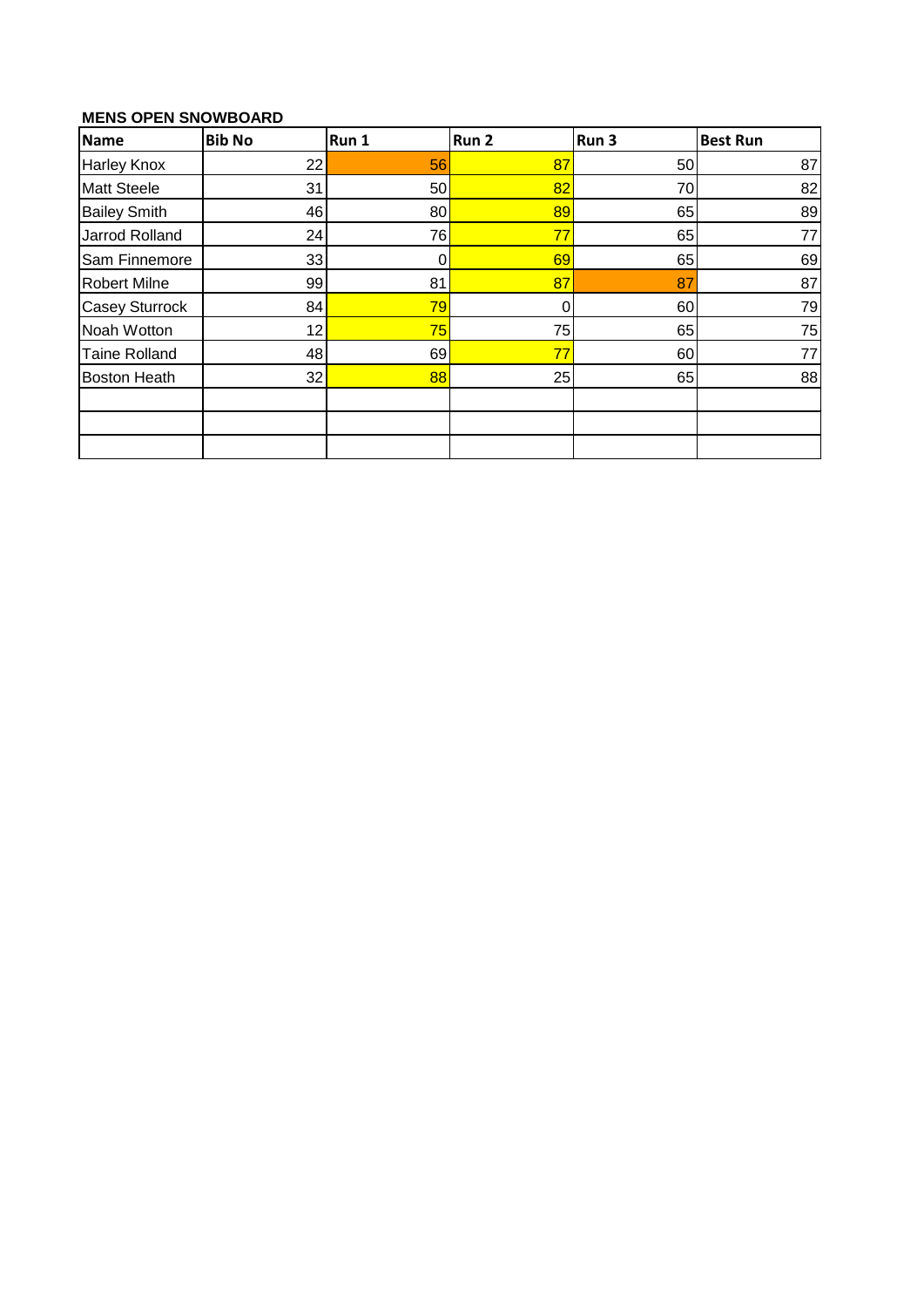## **7 & UNDER BOYS FREESKI**

| <b>Name</b>         | <b>Bib No</b> | Run 1 | Run 2 | Run 3 | <b>Best Run</b> |
|---------------------|---------------|-------|-------|-------|-----------------|
| Cooper O'Shannessey | 53            | 69    | 0     | 65    | 69              |
|                     |               |       |       |       |                 |
|                     |               |       |       |       |                 |
|                     |               |       |       |       |                 |
|                     |               |       |       |       |                 |
|                     |               |       |       |       |                 |
|                     |               |       |       |       |                 |
|                     |               |       |       |       |                 |
|                     |               |       |       |       |                 |
|                     |               |       |       |       |                 |
|                     |               |       |       |       |                 |
|                     |               |       |       |       |                 |
|                     |               |       |       |       |                 |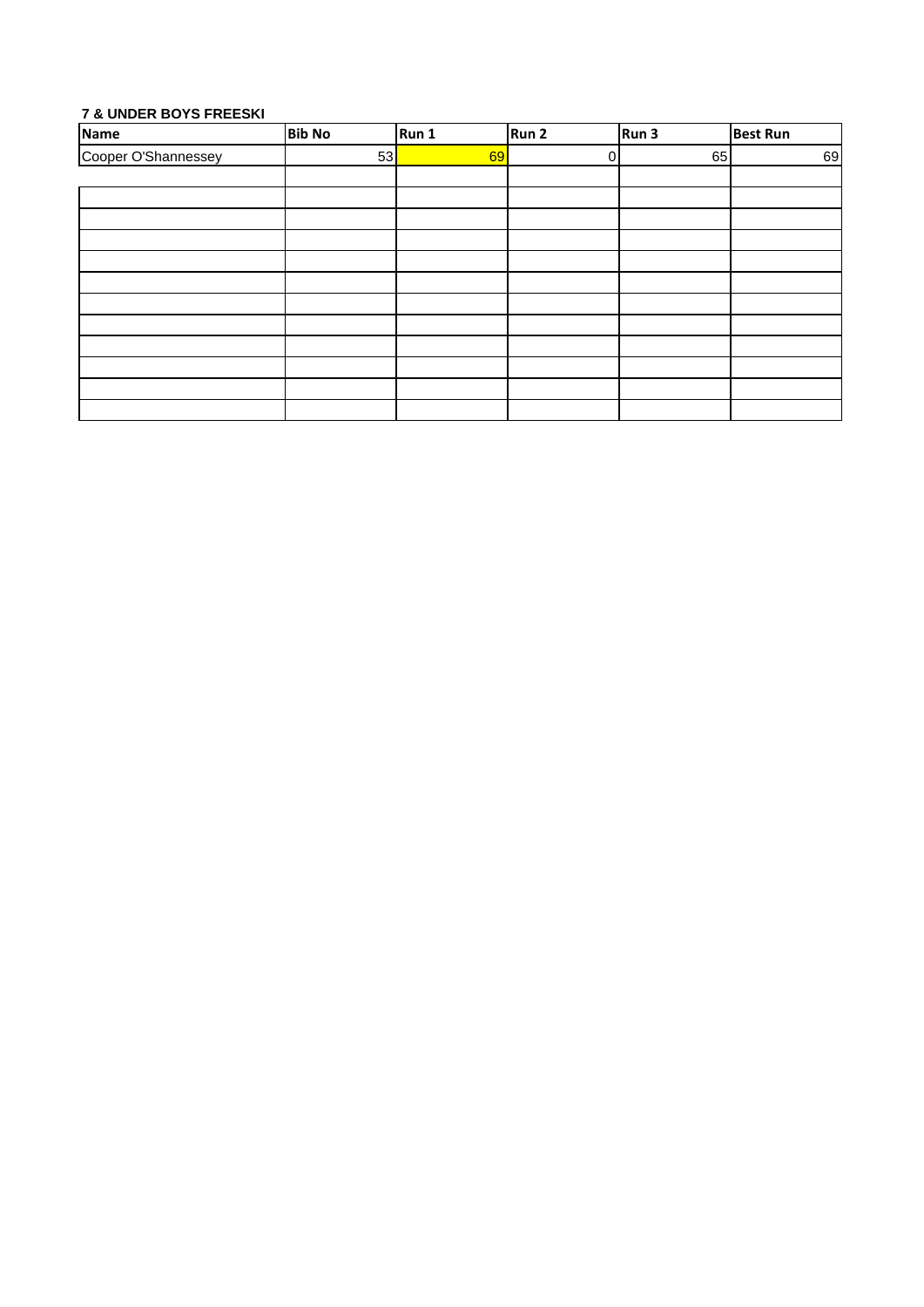## **8 - 10 BOYS FREESKI**

| Name              | <b>Bib No</b> | Run 1 | Run 2 | Run 3 | <b>Best Run</b> |
|-------------------|---------------|-------|-------|-------|-----------------|
| Fletcher McArthur | 28            | 68    | 71    | 86    | 86              |
| Liam Richards     | 94            | 73    | 88    | 90    | 90              |
| Ferguson McArthur |               | 82    | 73    | 88    | 88              |
|                   |               |       |       |       |                 |
|                   |               |       |       |       |                 |
|                   |               |       |       |       |                 |
|                   |               |       |       |       |                 |
|                   |               |       |       |       |                 |
|                   |               |       |       |       |                 |
|                   |               |       |       |       |                 |
|                   |               |       |       |       |                 |
|                   |               |       |       |       |                 |
|                   |               |       |       |       |                 |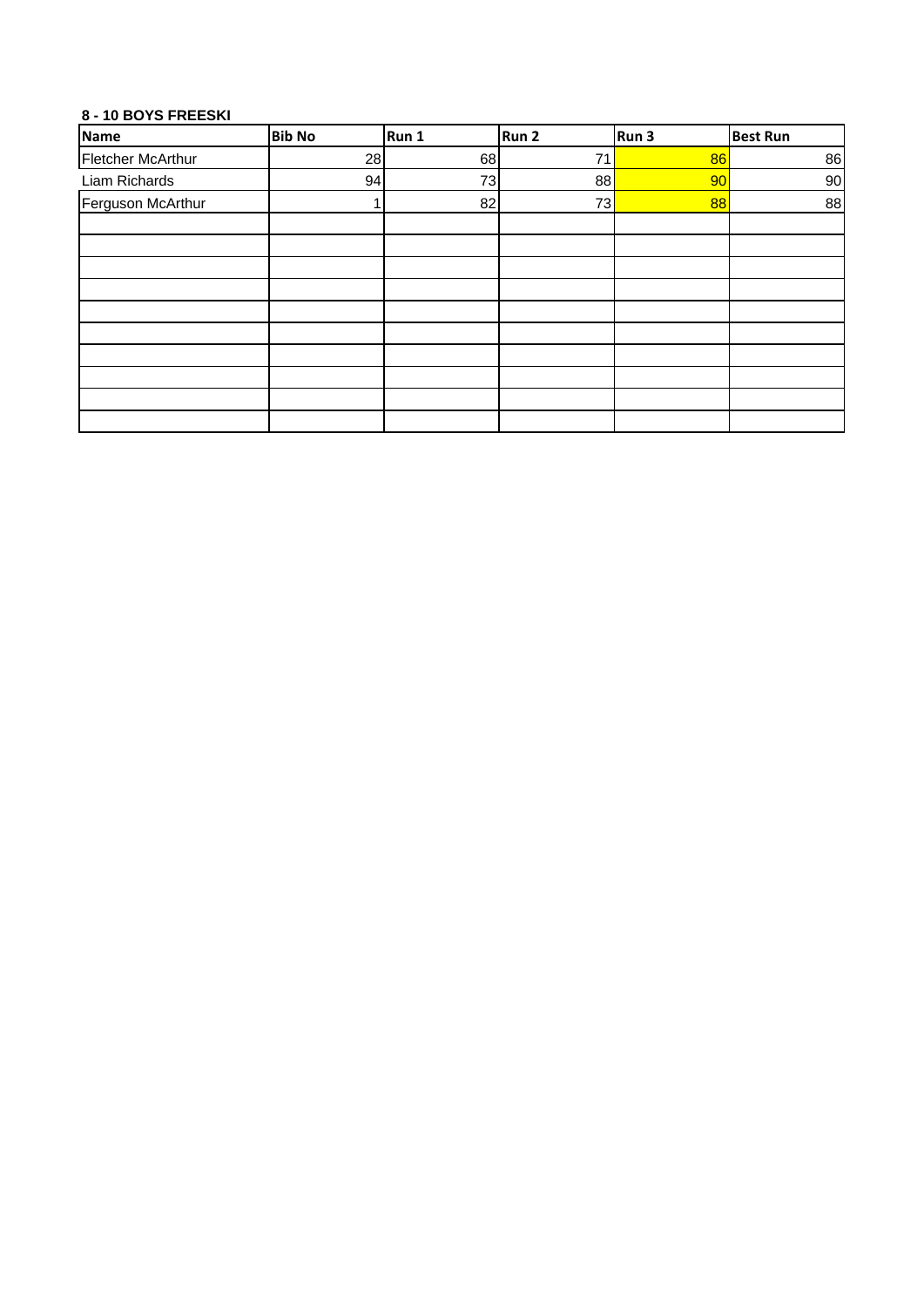## **11 - 13 BOYS FREESKI**

| Name                | <b>Bib No</b> | Run 1 | Run 2 | Run 3 | <b>Best Run</b> |
|---------------------|---------------|-------|-------|-------|-----------------|
| Jake Tombs          | 26            | 30    | 0     | 88    | 88              |
| Flynn O'Shannessey  | 13            | 75    | 84    | 90    | 90              |
| <b>Robert David</b> | 21            | 79    | 75    | 89    | 89              |
|                     |               |       |       |       |                 |
|                     |               |       |       |       |                 |
|                     |               |       |       |       |                 |
|                     |               |       |       |       |                 |
|                     |               |       |       |       |                 |
|                     |               |       |       |       |                 |
|                     |               |       |       |       |                 |
|                     |               |       |       |       |                 |
|                     |               |       |       |       |                 |
|                     |               |       |       |       |                 |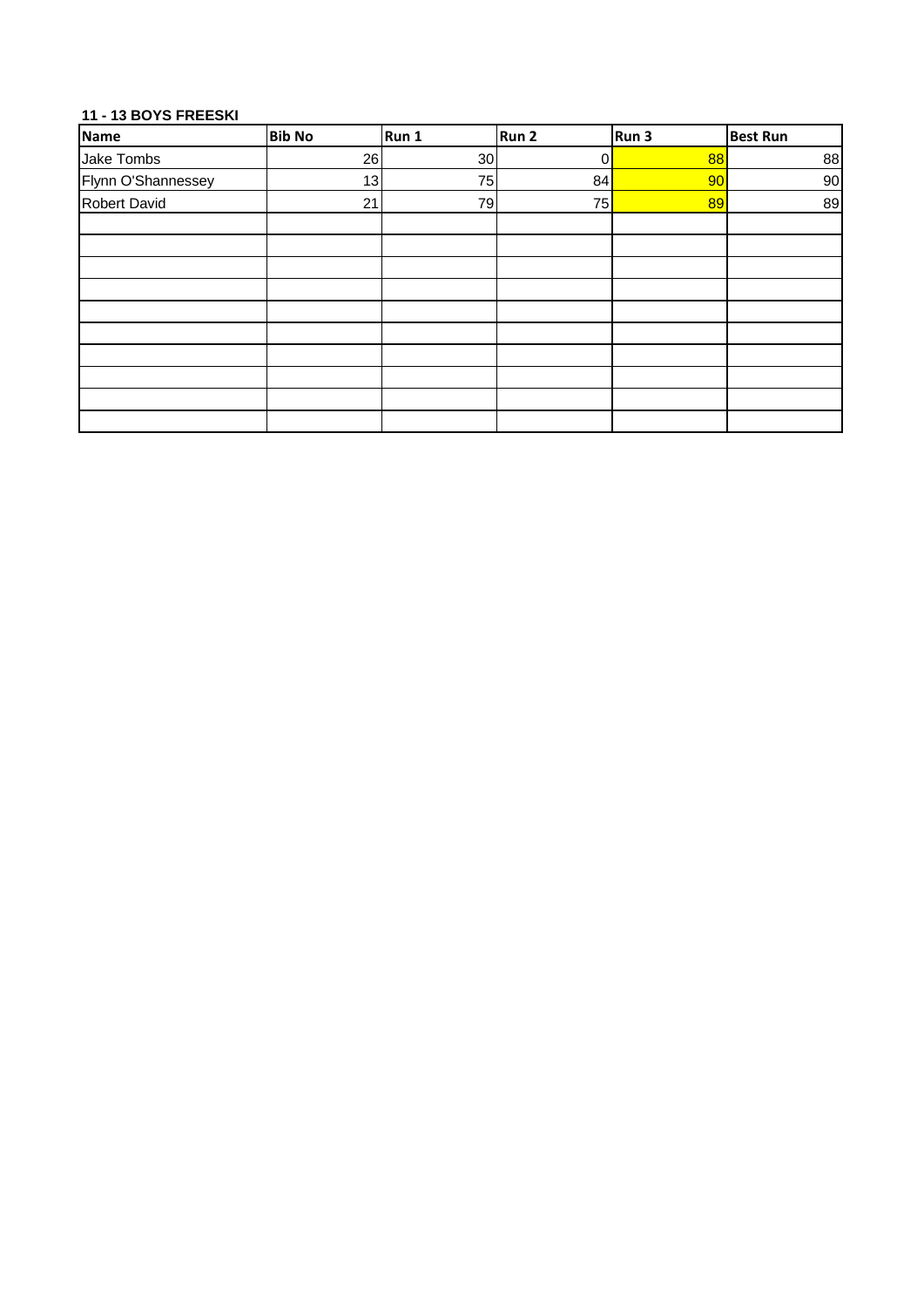#### **14 - 17 GIRLS FREESKI**

| <b>Name</b>  | <b>Bib No</b> | Run 1 | Run 2 | Run 3 | <b>Best Run</b> |
|--------------|---------------|-------|-------|-------|-----------------|
| Laura Wotton |               | 67    | 70    | 75    | 75              |
|              |               |       |       |       |                 |
|              |               |       |       |       |                 |
|              |               |       |       |       |                 |
|              |               |       |       |       |                 |
|              |               |       |       |       |                 |
|              |               |       |       |       |                 |
|              |               |       |       |       |                 |
|              |               |       |       |       |                 |
|              |               |       |       |       |                 |
|              |               |       |       |       |                 |
|              |               |       |       |       |                 |
|              |               |       |       |       |                 |